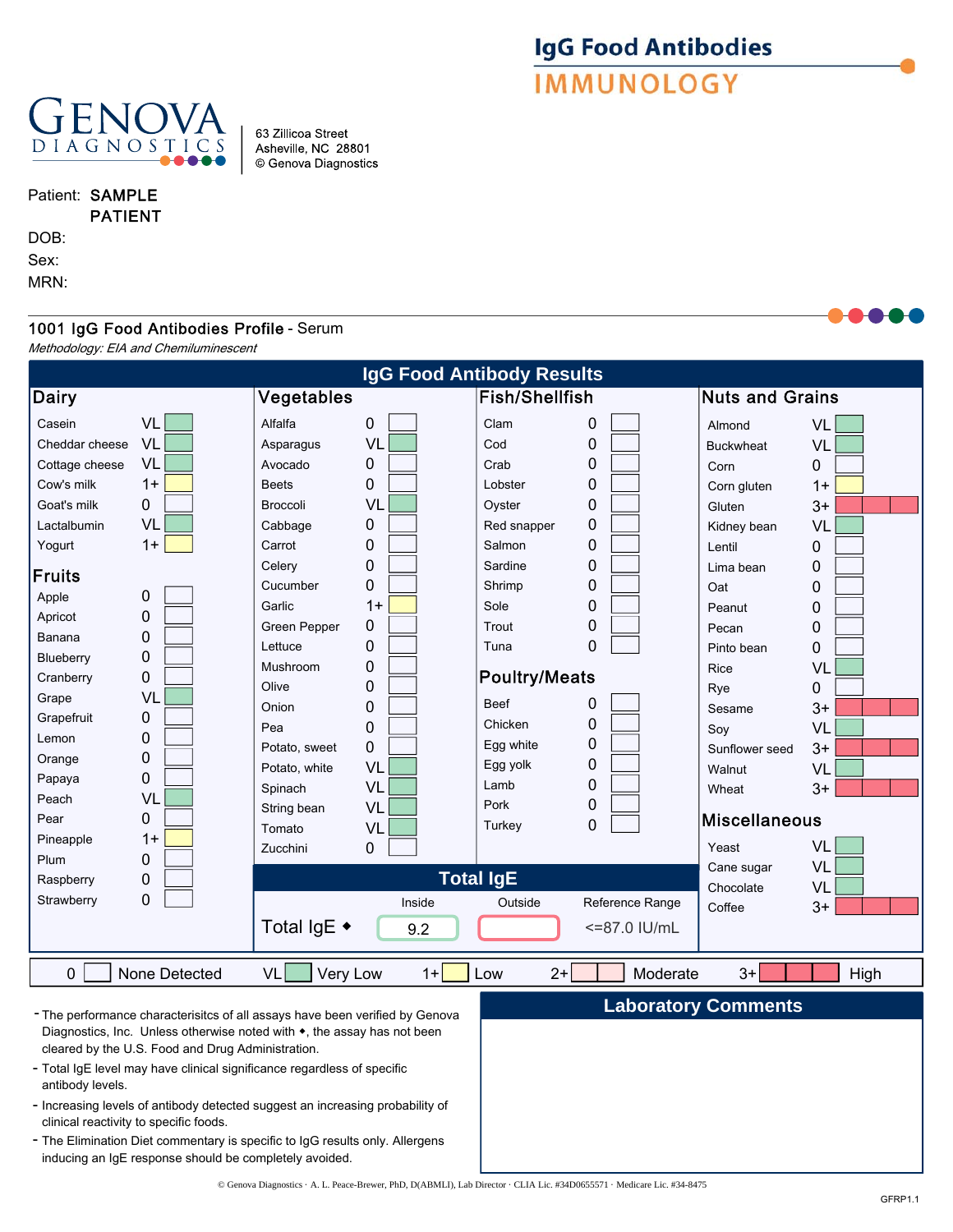# Patient: SAMPLE PATIENT **Page 2** Page 2 ID: Summary of IgG Test Results

| 3+ High                                                                                                                                           |                                                                                                                                   |                                                                                                                                                                  |  |  |  |  |  |  |  |
|---------------------------------------------------------------------------------------------------------------------------------------------------|-----------------------------------------------------------------------------------------------------------------------------------|------------------------------------------------------------------------------------------------------------------------------------------------------------------|--|--|--|--|--|--|--|
|                                                                                                                                                   |                                                                                                                                   |                                                                                                                                                                  |  |  |  |  |  |  |  |
| Gluten                                                                                                                                            | Sesame                                                                                                                            | Sunflower seed                                                                                                                                                   |  |  |  |  |  |  |  |
| $1+$ Low                                                                                                                                          |                                                                                                                                   |                                                                                                                                                                  |  |  |  |  |  |  |  |
| Cow's milk                                                                                                                                        | Garlic                                                                                                                            | Pineapple                                                                                                                                                        |  |  |  |  |  |  |  |
| <b>VL Very Low</b>                                                                                                                                |                                                                                                                                   |                                                                                                                                                                  |  |  |  |  |  |  |  |
| Asparagus<br>Casein<br>Grape<br>Potato, white<br>String bean                                                                                      | <b>Broccoli</b><br>Cheddar cheese<br>Kidney bean<br><b>Rice</b><br>Tomato                                                         | <b>Buckwheat</b><br>Chocolate<br>Lactalbumin<br>Soy<br>Walnut                                                                                                    |  |  |  |  |  |  |  |
| 0 None Detected                                                                                                                                   |                                                                                                                                   |                                                                                                                                                                  |  |  |  |  |  |  |  |
| Apple<br><b>Beef</b><br>Carrot<br>Cod<br>Cucumber<br>Grapefruit<br>Lentil<br>Mushroom<br>Orange<br>Peanut<br>Plum<br><b>Red Snapper</b><br>Shrimp | Apricot<br><b>Beets</b><br>Celery<br>Corn<br>Egg white<br>Green pepper<br>Lettuce<br>Oat<br>Oyster<br>Pear<br>Pork<br>Rye<br>Sole | Avocado<br><b>Blueberry</b><br>Chicken<br>Crab<br>Egg yolk<br>Lamb<br>Lima bean<br>Olive<br>Papaya<br>Pecan<br>Potato, sweet<br>Salmon<br>Strawberry<br>Zucchini |  |  |  |  |  |  |  |
|                                                                                                                                                   | Tuna                                                                                                                              | <b>Turkey</b>                                                                                                                                                    |  |  |  |  |  |  |  |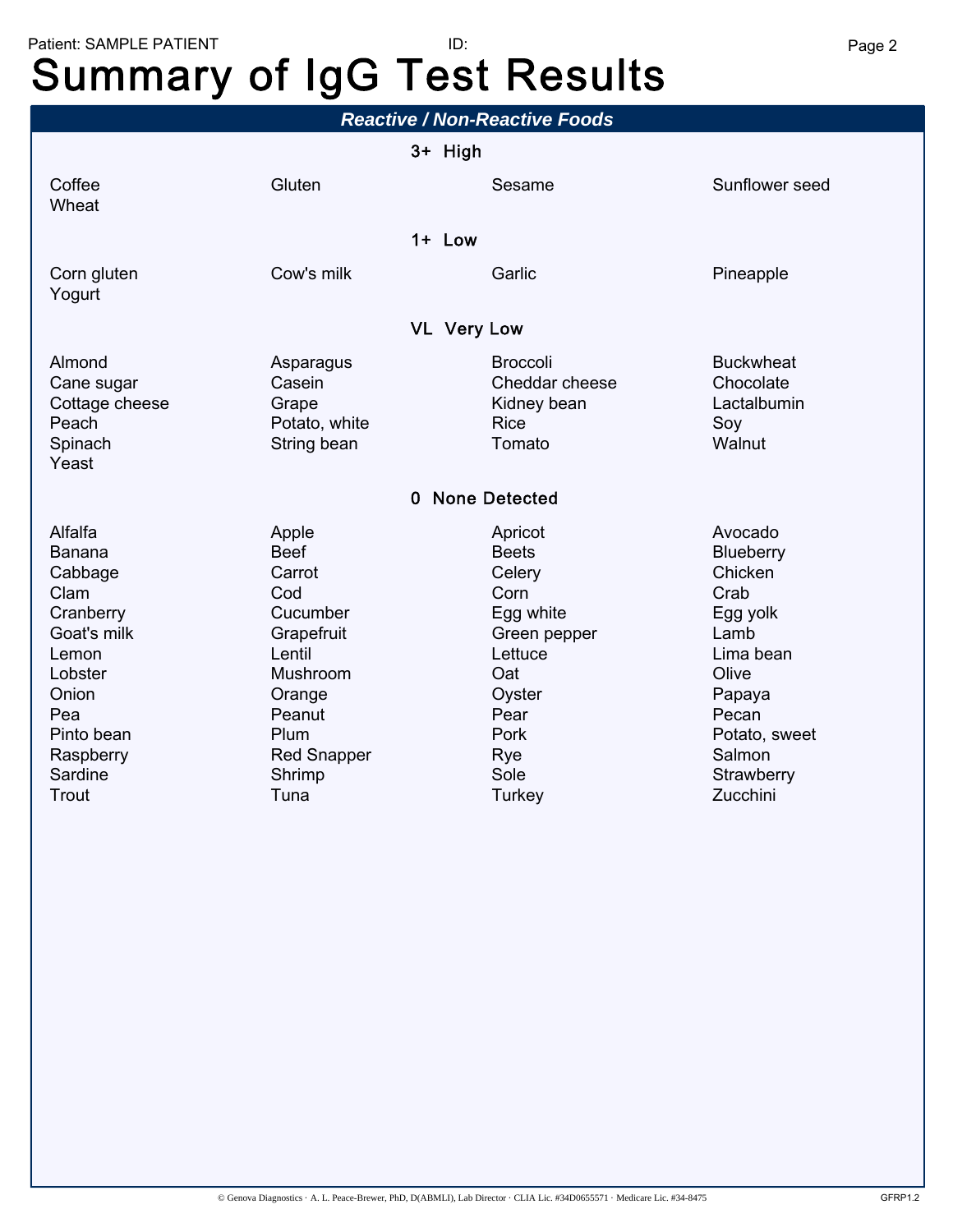

#### *Commentary*

# **Overview**

**Immunoglobulin G (IgG) antibodies** that elicit an immune response to food are in a class distinct from Immunoglobulin E (IgE) food allergy reactions. IgG-mediated food responses are described as delayed hypersensitivity reactions and have been associated in the peer-reviewed literature with an array of common clinical conditions including migraine, obesity, asthma, autoimmune diseases, and irritable bowel syndrome.

## **IgG Testing: Factors to Consider**

IgG testing can be very useful in screening foods that a person is eating on a regular basis and which may be causing adverse reactions. However, it is possible to have adverse reactions to foods with low or non-detected levels of IgG. Because the IgG profile measures exposure of the immune system to food antigens, performing this test on a patient who is not consuming a particular food or who is taking a drug with known ability to suppress immune function (i.e. steroids) may result in the test not showing a positive reaction, potentially leading to a false negative result for the particular food. Be advised that if the patient is already on an elimination diet due to known food reactions, a negative result on an IgG food antibody profile does not necessarily mean that they can freely eat the food without experiencing symptoms.

#### **IgG Results Interpretation**

The amount of IgG antibodies is measured using a semi-quantitative ELISA assay procedure. The relative degrees of IgG present for each food are reported using a semi-quantitative level; None Detected (0), VL (very low), Low (1+), Moderate (2+) or High (3+). The degree of reactivity may not correlate with the severity of patient's response, therefore clinical correlation is advised as it can help direct treatment.

## **Clinical Management of Reactive IgG Foods: Elimination Diet**

The purpose of an elimination diet is to pinpoint symptom-triggering foods that may be the root cause of and/or perpetuating chronic health issues. This diet is specific to food sensitivities that elicit an Immunoglobulin G (IgG) response and not those defined as classic (IgE-mediated) food allergy reactions. An elimination diet is a strategic process which depends on the oversight of the healthcare provider to ensure that a patient's nutritional requirements macronutrient, micronutrient, and caloric needs - are adequate.

# **Four-Phases of an Elimination Diet**



#### **PHASE 1 – PREPARATION**

A patient's clinical presentation and the IgG Food Antibody Assessment results typically determine which food(s) to temporarily remove from the diet. The average time frame for an elimination diet is 1 to 3 months. It is optimal to work with the patient to determine a start and end date for the elimination diet. Patient guidance around preparation ahead of the start date is important to ensure success. These include: (1) encouraging the patient to remove offending foods from the home and adjust grocery shopping accordingly; (2) providing the patient with resources that advance meal preparation, such as recipe books or reputable websites. Directing the patient to record foods consumed, date of consumption/elimination, and any notable changes in symptoms in a food journal can help track the progress of the diet.